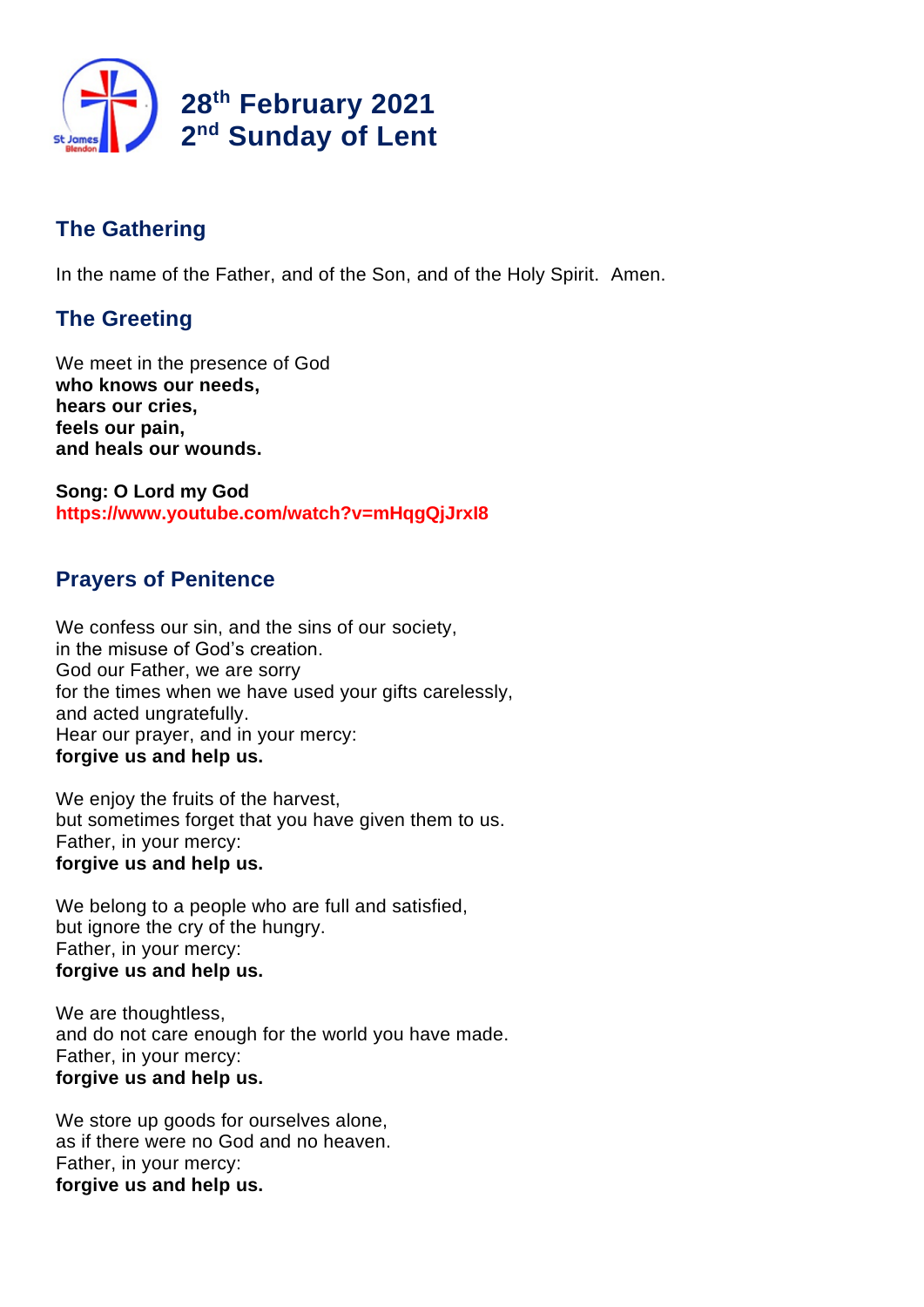The Lord enrich us with his grace, and nourish us with his blessing; the Lord defend us in trouble and keep us from all evil; the Lord accept our prayers, and absolve us from our offences, for the sake of Jesus Christ, our Saviour. **Amen.**

# **Collect**

Almighty God, by the prayer and discipline of Lent may we enter into the mystery of Christ's sufferings, and by following in his Way come to share in his glory; through Jesus Christ our Lord. **Amen.**

**The Liturgy of the Word**

## **Genesis 17:1-7, 15-16**

When Abram was ninety-nine years old, the LORD appeared to him and said, "I am God Almighty; walk before me faithfully and be blameless. **<sup>2</sup>** Then I will make my covenant between me and you and will greatly increase your numbers."

**<sup>3</sup>** Abram fell facedown, and God said to him, **<sup>4</sup>** "As for me, this is my covenant with you: You will be the father of many nations. **<sup>5</sup>** No longer will you be called Abram; your name will be Abraham, for I have made you a father of many nations. <sup>6</sup> I will make you very fruitful; I will make nations of you, and kings will come from you. <sup>7</sup> I will establish my covenant as an everlasting covenant between me and you and your descendants after you for the generations to come, to be your God and the God of your descendants after you.

**<sup>15</sup>** God also said to Abraham, "As for Sarai your wife, you are no longer to call her Sarai; her name will be Sarah. **<sup>16</sup>** I will bless her and will surely give you a son by her. I will bless her so that she will be the mother of nations; kings of peoples will come from her."

*This is the word of the Lord. Thanks be to God.*

### **Psalm 22:23-end**

**<sup>23</sup>** You who fear the LORD, praise him! All you descendants of Jacob, honour him! Revere him, all you descendants of Israel! **<sup>24</sup>** For he has not despised or scorned the suffering of the afflicted one; he has not hidden his face from him but has listened to his cry for help. **<sup>25</sup>** From you comes the theme of my praise in the great assembly; before those who fear you I will fulfil my vows.

**<sup>26</sup>** The poor will eat and be satisfied;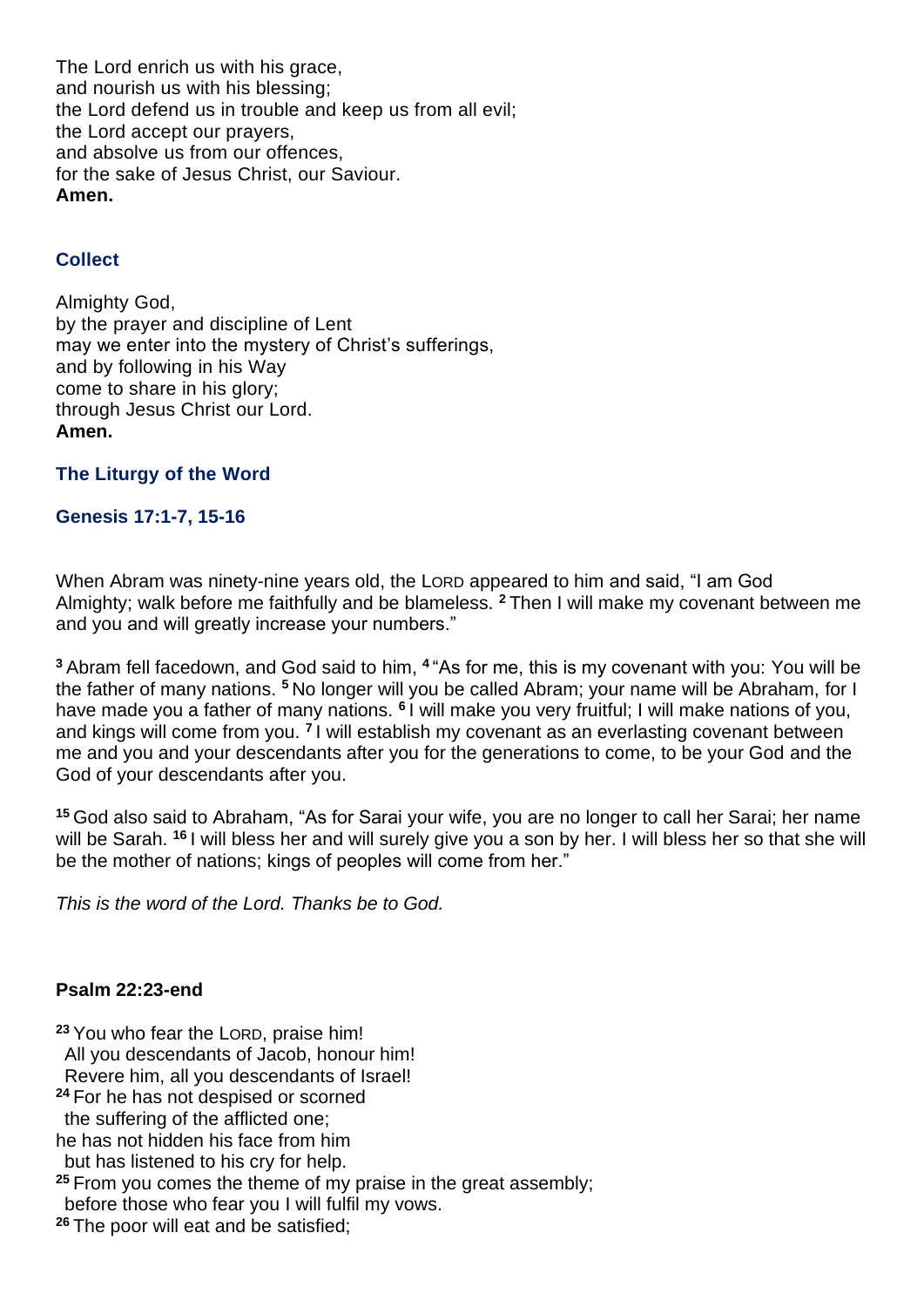those who seek the LORD will praise him – may your hearts live for ever! **<sup>27</sup>** All the ends of the earth will remember and turn to the LORD. and all the families of the nations will bow down before him, **<sup>28</sup>** for dominion belongs to the LORD and he rules over the nations. **<sup>29</sup>** All the rich of the earth will feast and worship; all who go down to the dust will kneel before him – those who cannot keep themselves alive. **<sup>30</sup>** Posterity will serve him; future generations will be told about the Lord. **<sup>31</sup>** They will proclaim his righteousness, declaring to a people yet unborn: He has done it! .

*This is the word of the Lord. Thanks be to God.*

### **Romans 4:13-end**

**<sup>13</sup>** It was not through the law that Abraham and his offspring received the promise that he would be heir of the world, but through the righteousness that comes by faith. **<sup>14</sup>** For if those who depend on the law are heirs, faith means nothing and the promise is worthless, **<sup>15</sup>** because the law brings wrath. And where there is no law there is no transgression.

**<sup>16</sup>** Therefore, the promise comes by faith, so that it may be by grace and may be guaranteed to all Abraham's offspring – not only to those who are of the law but also to those who have the faith of Abraham. He is the father of us all. **<sup>17</sup>** As it is written: 'I have made you a father of many nations.' He is our father in the sight of God, in whom he believed – the God who gives life to the dead and calls into being things that were not.

**<sup>18</sup>** Against all hope, Abraham in hope believed and so became the father of many nations, just as it had been said to him, 'So shall your offspring be.' **<sup>19</sup>** Without weakening in his faith, he faced the fact that his body was as good as dead – since he was about a hundred years old – and that Sarah's womb was also dead. **<sup>20</sup>** Yet he did not waver through unbelief regarding the promise of God, but was strengthened in his faith and gave glory to God, **<sup>21</sup>** being fully persuaded that God had power to do what he had promised. **<sup>22</sup>** This is why 'it was credited to him as righteousness.' **<sup>23</sup>** The words 'it was credited to him' were written not for him alone, **<sup>24</sup>** but also for us, to whom God will credit righteousness – for us who believe in him who raised Jesus our Lord from the dead. **<sup>25</sup>** He was delivered over to death for our sins and was raised to life for our justification.

*This is the word of the Lord. Thanks be to God.* 

# **Song: Take up thy cross the saviour said https://www.youtube.com/watch?v=XjKfE0Gb6nA**

### **Gospel Reading**

Hear the Gospel of our Lord Jesus Christ according to Mark. Glory to you, O Lord.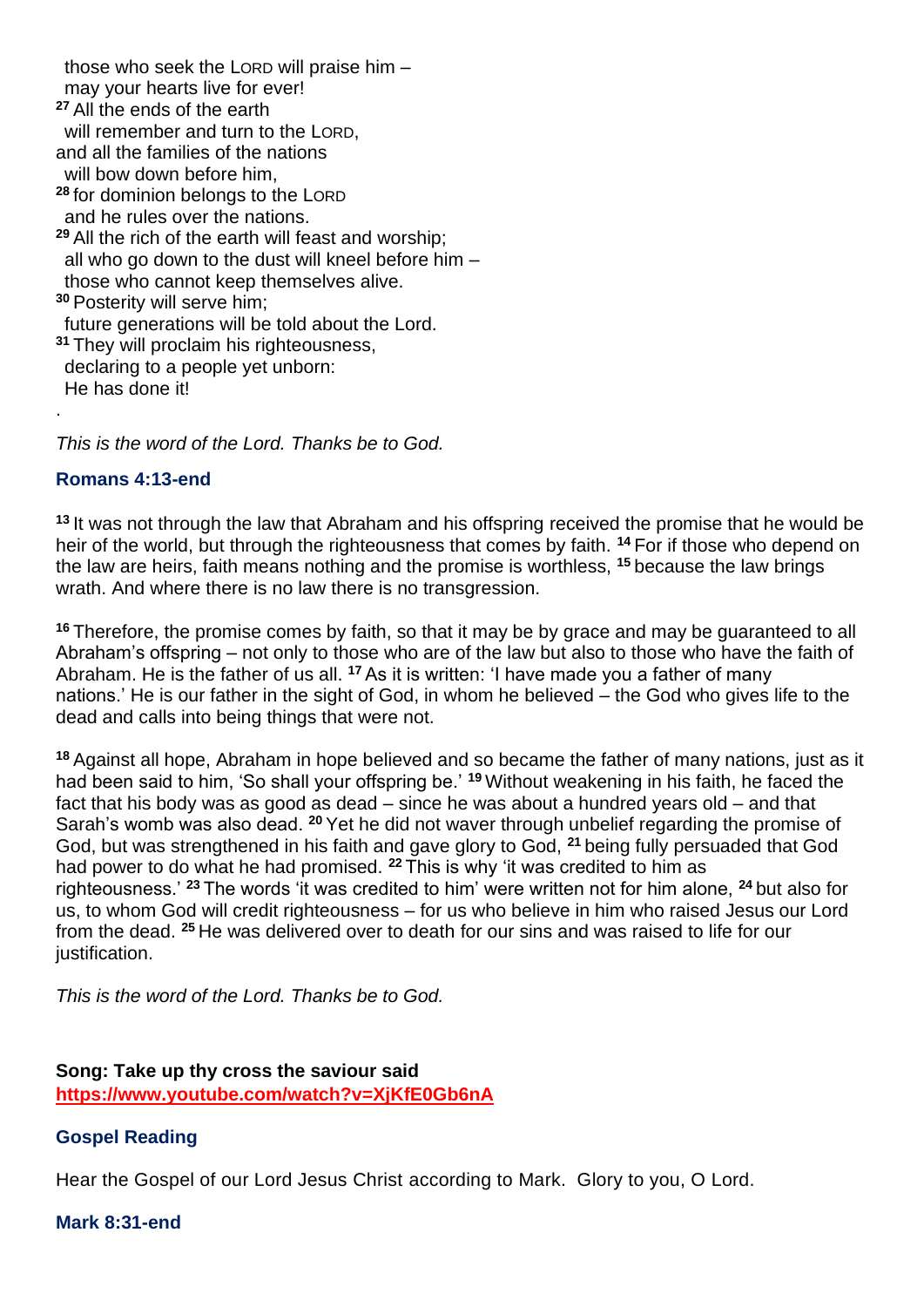**<sup>31</sup>** He then began to teach them that the Son of Man must suffer many things and be rejected by the elders, the chief priests and the teachers of the law, and that he must be killed and after three days rise again. **<sup>32</sup>** He spoke plainly about this, and Peter took him aside and began to rebuke him.

**<sup>33</sup>** But when Jesus turned and looked at his disciples, he rebuked Peter. 'Get behind me, Satan!' he said. 'You do not have in mind the concerns of God, but merely human concerns.'

**<sup>34</sup>** Then he called the crowd to him along with his disciples and said: 'Whoever wants to be my disciple must deny themselves and take up their cross and follow me. **<sup>35</sup>** For whoever wants to save their life will lose it, but whoever loses their life for me and for the gospel will save it. **<sup>36</sup>** What good is it for someone to gain the whole world, yet forfeit their soul? **<sup>37</sup>** Or what can anyone give in exchange for their soul? **<sup>38</sup>** If anyone is ashamed of me and my words in this adulterous and sinful generation, the Son of Man will be ashamed of them when he comes in his Father's glory with the holy angels.'

*This is the Gospel of the Lord. Praise to you, O Christ.*

# **Sermon**

One of the challenges of using the lectionary is that passages can be taken out of scripture and, unless one is careful, significance can be lost if one does not compare it to the adjacent passages. It is, of course, good practice to always see where a passage sits in the context of the book in which it is in or, indeed, within the wider scriptural narrative.

So, today's lectionary reading sits between the account of Peter's confession that Jesus was the Messiah and the Transfiguration, which we were thinking about a couple of weeks ago, which identifies Jesus with those two characters in Jewish thought who were seen as the deathless ones.

A central theme running through Mark's gospel is who is Jesus? In many ways Mark repeatedly asks that question and leaves the reader with having to confront it too. Who is this Jesus to you? After much teaching, and healing, and encounter and the odd misstep along the way Peter finally gets the message and says:

'You are the Christ'.

Having warned the disciples not to tell anyone about this, the text goes on to say 'he then began to teach them that…..' This suggests that there is a change in the nature of the teaching that our Lord was giving, and indeed there is.

To date in this gospel the teaching has focused on the power of Jesus' ministry. Look through the first eight chapters and they are packed: stories of healing physical and spiritual affliction, of feeding miracles, of the power to forgive sins, of power over nature, of raising the dead…..Jesus is doing the sort of things that God does and, for Peter, the penny drops.

And suddenly, immediately, there is a change in the teaching. Jesus introduces this element of suffering, rejection, betrayal and death, and resurrection although that seems to have been missed!! It is mentioned three times in chapters 8 and 9, again in chapter 10, he alludes to it in the parable of the tenants in chapter 12 and, of course, he speaks of his betrayal at the last supper.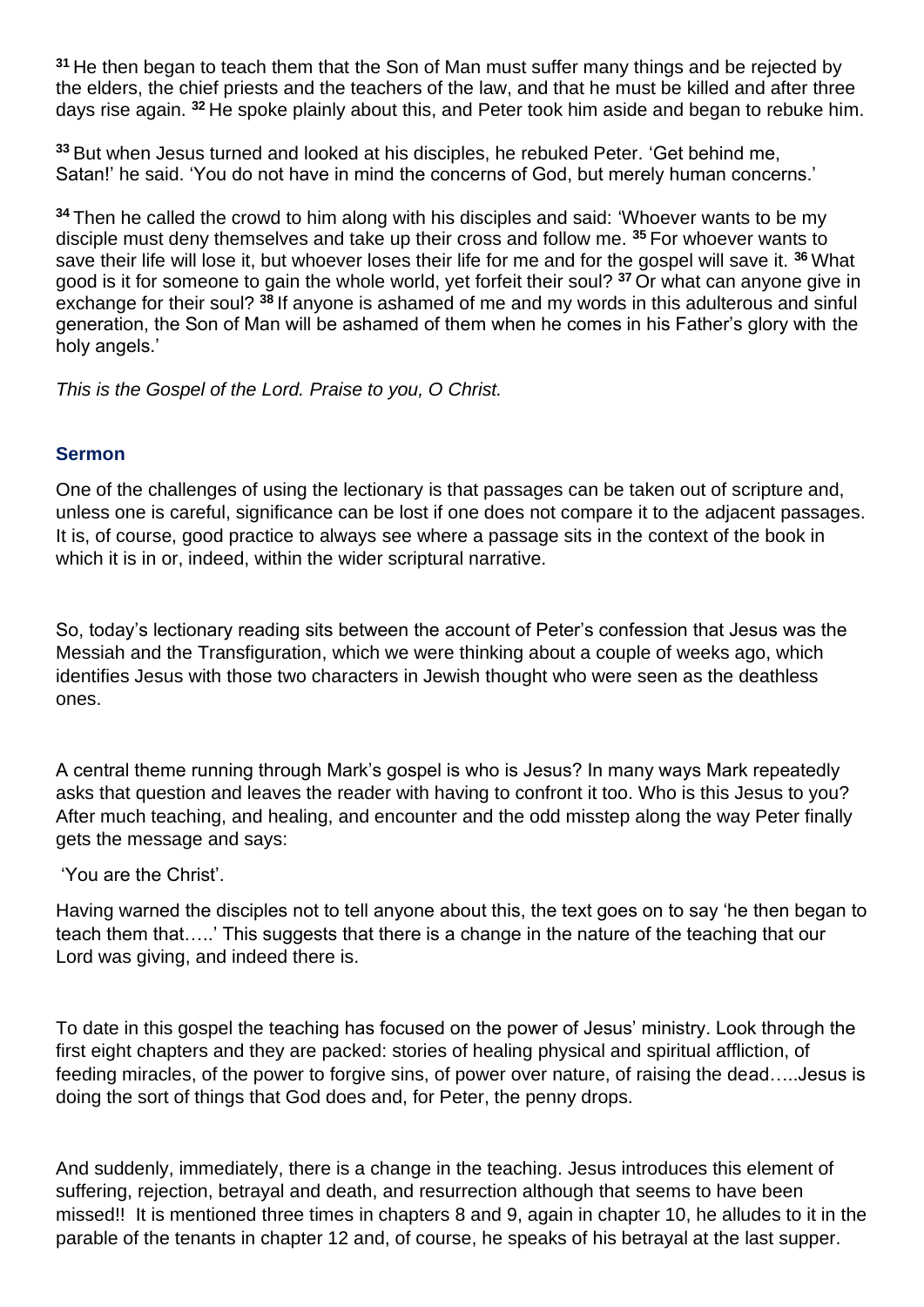Additionally, Jesus suddenly increases his use of the term, the Son of Man, which I do not think we find any other writer using. He uses this term 13 times in this gospel, twice in the opening 7 chapters and 11 times in the second half of the gospel. It must have significance for how Jesus sees his ministry.

This is a term used in the Hebrew Bible: it denotes humanity in all its vulnerability yet made in the image of God (Ps 8:4); it is used in Ezekiel 2 where it is the term God uses when addressing the priestly prophet and; thirdly it is found in Daniel 7 where the son of man is the human figure who represents Israel, threatened by the empires, coming to God, the Ancient of Days, (please note coming from the earth to the heavens, not the other way round) to be given an everlasting kingdom – to quote:

'He was given authority, glory and sovereign power; all peoples, nations and men of every language worshipped him. His dominion is and everlasting dominion that will not pass away, and his kingdom is one that will never be destroyed.'

This title, the Son of Man, combines the apparently paradoxical notions of Jesus being both the archetypal human figure, created in God's image yet vulnerable, able to be rejected, to suffer and to die with his other role as being sent from God, the anointed one of God, of being God, exalted, risen from the dead, whose nature is revealed in the transfiguration account, reigning over an everlasting kingdom.

I feel sorry for Peter. He has had this insight into who Jesus is then hears he is to suffer, be rejected, killed (and risen but, as I said, he overlooks that) and he privately takes Jesus to one side to say 'hold on a minute…..' But Jesus' rebuke is very public, very brutal. I suspect Jesus was so public because he knew what Peter was saying others were thinking too and it had to be addressed.

Then Jesus brings in the crowd, who have been excluded from all these exchanges, to make plain three consequences of being a disciple of Jesus. Firstly, the need to deny oneself. Secondly, the requirement to take up one's cross and thirdly to follow Jesus.

We find ourselves standing in that crowd too. So, what are the implications of those words?

To deny oneself means to set aside those things we might desire for ourselves – our personal ambitions and desires, our ego, our natural self-centredness. To put the needs of others above our own. That is exactly the kind of ministry we saw Jesus exercising during his dynamic phase, for want of a better phrase, described in the first half of Mark's gospel where he is obedient to the directing of the Spirit and meets the needs of those he encounters.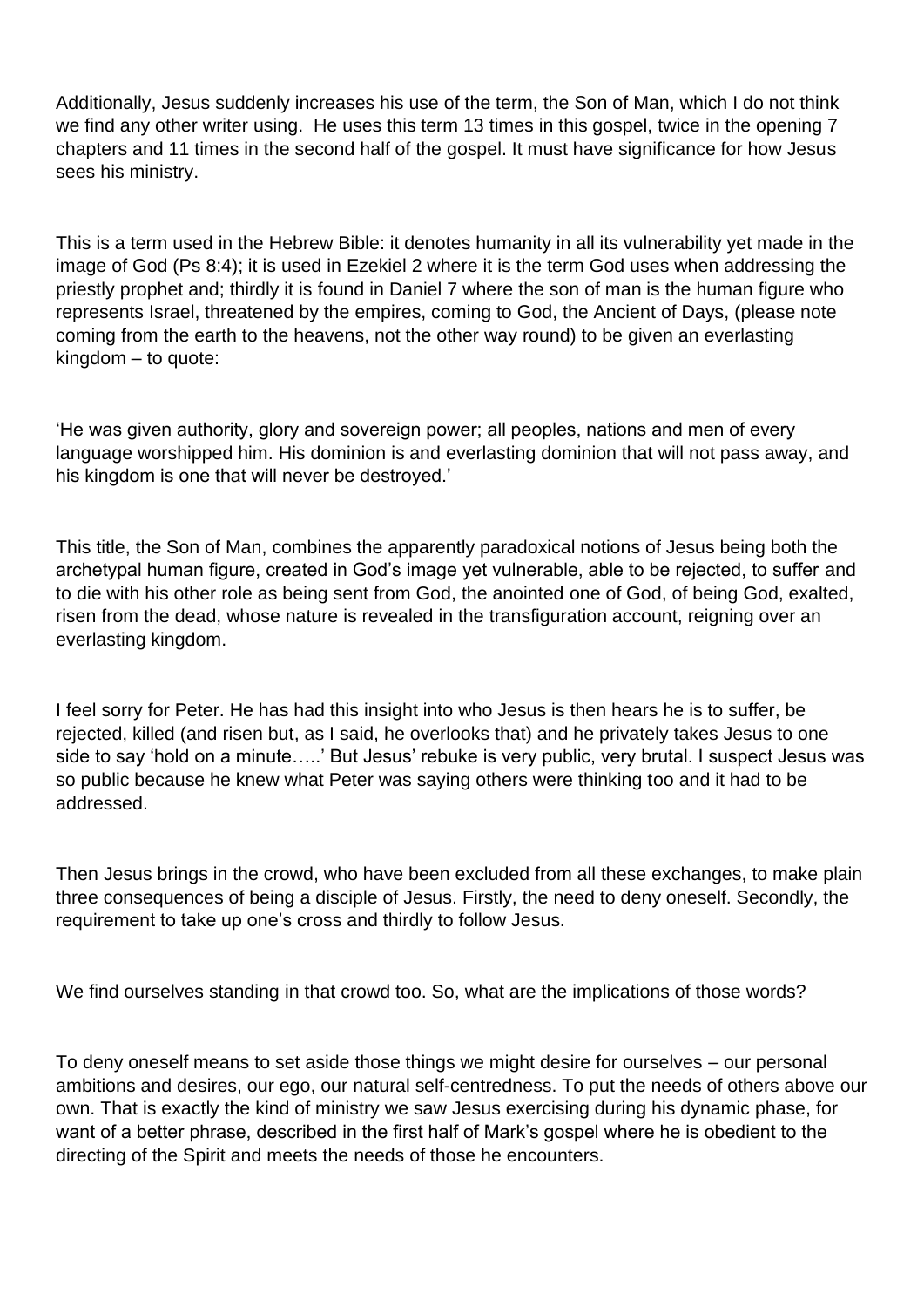Taking up a cross, in the time of Jesus, could only mean one thing. It certainly did not mean to stoically endure the inconveniences or struggles or ill-health which are part of the natural lot of humanity. No, someone who was carrying a cross was on their way to the agonising, humiliating death of a slave or a criminal. Nothing else. Jesus was saying that the cost of discipleship included a willingness to suffer the most extreme hardship and humiliation imaginable to the point of death. And some in our world have to do exactly that.

Now I am sure many of us would like to think we would do that, but in truth one would never know for certain unless those circumstances were faced. But maybe a question we should be asking ourselves is, given the freedom and safety we enjoy in this society, how is that commitment reflected in the way we live our lives?

Whole books are, of course, written on the subject of following Jesus. One gains ones primary understanding by reading and studying the gospels and the other Old and New Testament books. By reading the insights that others may have had. By prayer, by worship, by being in community with others.....you know, those things I bang on about on a regular basis. By seeking to discern the will and direction of the Spirit and acting in obedience with that.

And being prepared to accept two things. Firstly, that people of good faith will sometimes hold different understandings or reach different conclusions and we have to live with that. And secondly, that on occasions that path might lead to a degree of opposition. And Jesus kind of deals with that towards the end of this reading; he talks about shame in an eschatological, or end of time, judgement context using the Son of Man motif. Jesus comes to bring in a new age, the Kingdom of God, which just occasionally breaks through into the present. We are called to join in with that. But there are those who would not wish to see that happen, who would cling to the status quo, to this age, transient as it may be and they will do everything they can to frustrate and oppose that coming kingdom and we have to recognise that that opposition will, inevitably, lead to a cost for our Lord's disciples as it has always done.

I have not seen them for a while, but people used to wear wristbands with the legend WWJD, or What Would Jesus Do, written on them. It could sometimes seem a bit twee or trite but, as a question, it can often be quite a sharp, uncomfortable one to engage with. The gospel of Mark contains about 15000 words, apparently (I did not count them!) Apparently, an average reading speed is between 200 and 250 words per minute so one potentially could read the whole gospel in 60-75 minutes. Speed reading, for general impression, will be far quicker. Why not take an hour out this week and read the whole of the gospel, in one sitting? Then take that and read one story in the news that is causing people to get angry and read that through the lens of what you have just read about the mission, ministry, words, actions, commands and teaching of Jesus, which will inevitably bring to bear other learning and understandings you have, and ask just that question. What would Jesus bring to this conversation? What would Jesus do?

# **Affirmation of Faith**

**I believe in God, the Father almighty, creator of heaven and earth. I believe in Jesus Christ, his only Son, our Lord, who was conceived by the Holy Spirit,**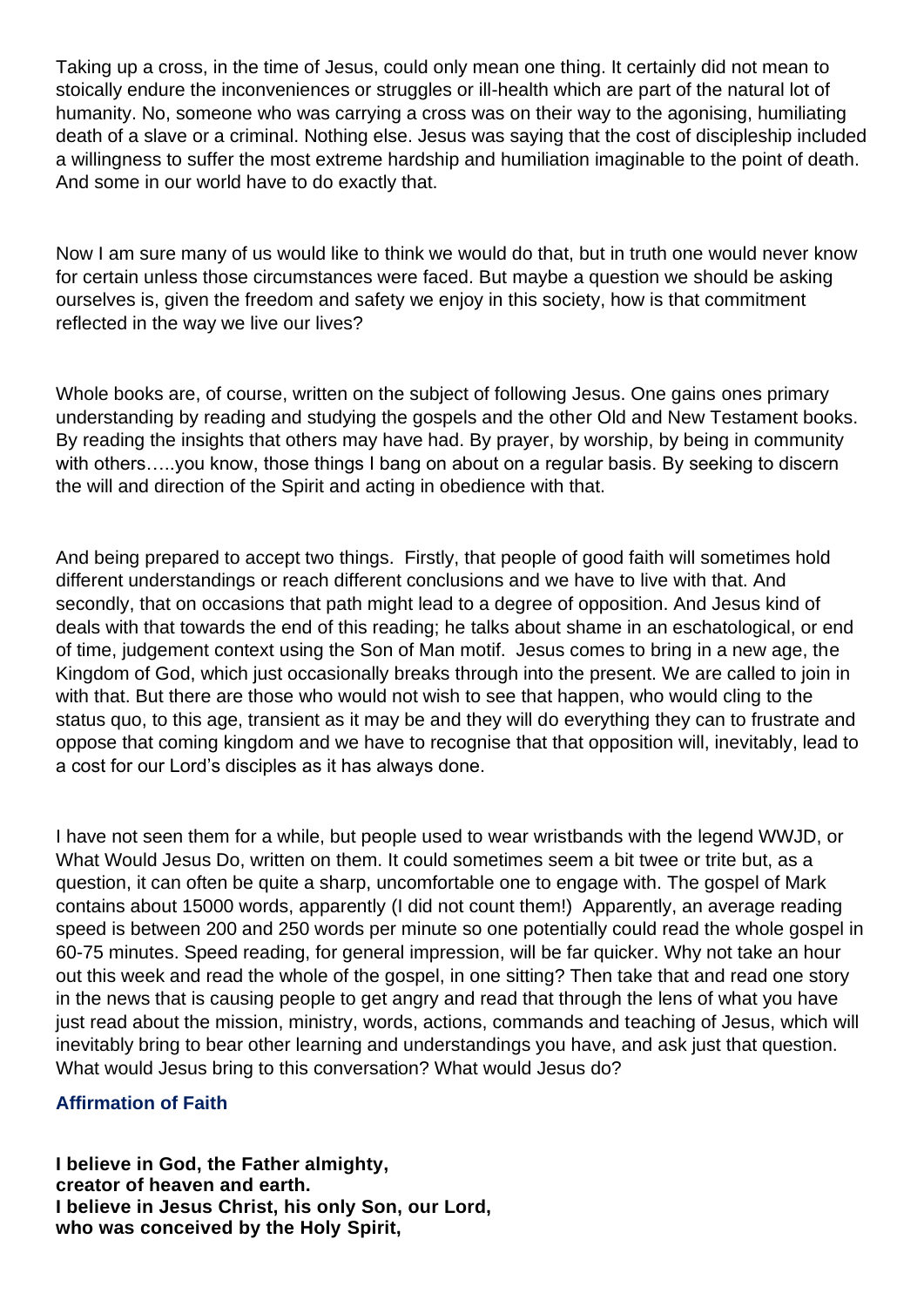**born of the Virgin Mary, suffered under Pontius Pilate, was crucified, died, and was buried; he descended to the dead. On the third day he rose again; he ascended into heaven, he is seated at the right hand of the Father, and he will come to judge the living and the dead. I believe in the Holy Spirit, the holy catholic Church, the communion of saints, the forgiveness of sins, the resurrection of the body, and the life everlasting. Amen.**

### **Prayers of Intercession**

We pray for the coming of God's kingdom. Father, by your Spirit **bring in your kingdom.**

You sent your Son to bring good news to the poor, sight to the blind. freedom to captives and salvation to your people: anoint us with your Spirit; rouse us to work in his name.

#### Father, by your Spirit **bring in your kingdom.**

Send us to bring help to the poor and freedom to the oppressed.

### Father, by your Spirit **bring in your kingdom.**

Send us to tell the world the good news of your healing love.

### Father, by your Spirit **bring in your kingdom.**

Send us to those who mourn, to bring joy and gladness instead of grief.

#### Father, by your Spirit **bring in your kingdom.**

Send us to proclaim that the time is here for you to save your people.

Father, by your Spirit **bring in your kingdom.**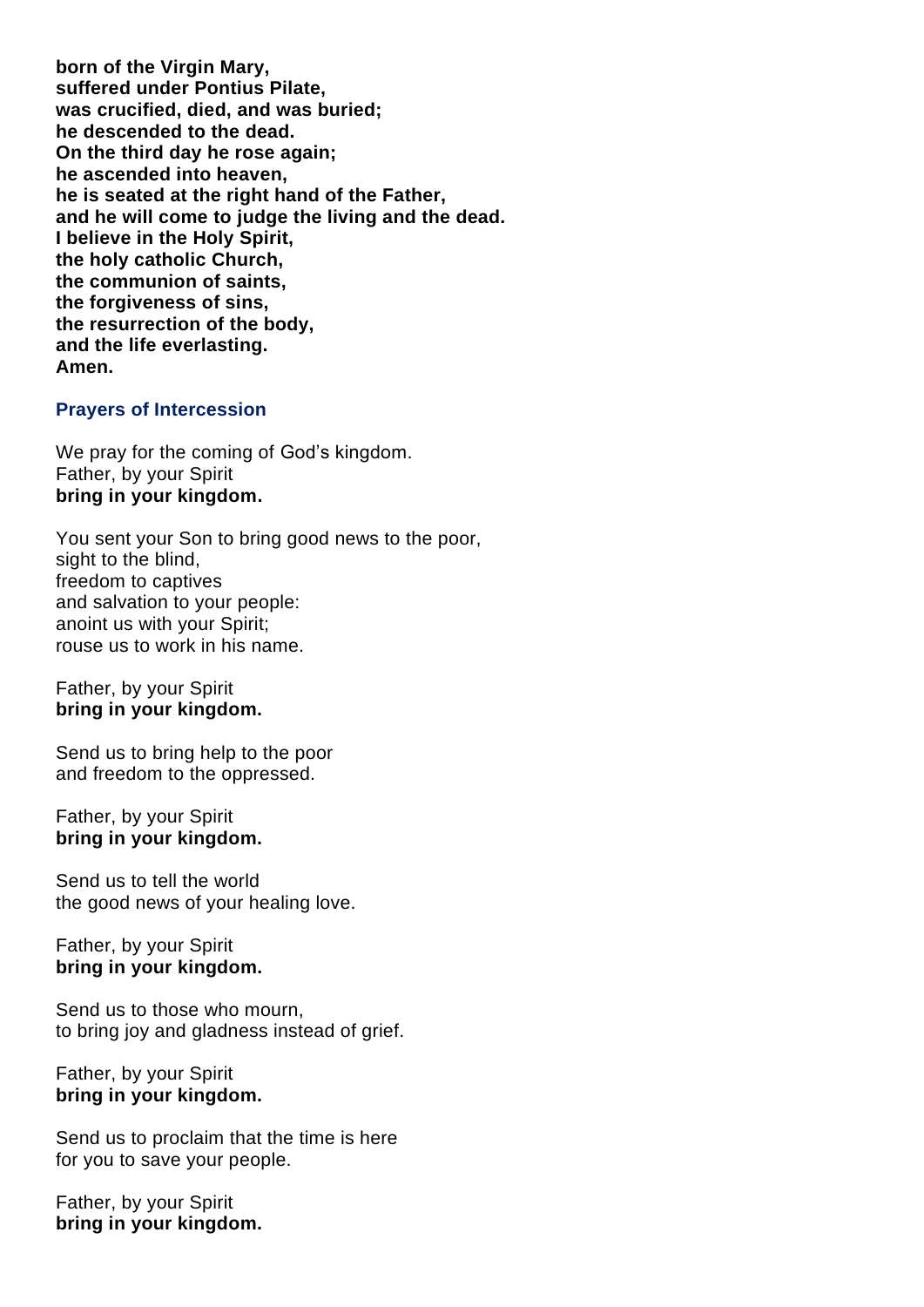God of mercy, **you know us and love us and hear our prayer: keep us in the eternal fellowship of Jesus Christ our Saviour. Amen.**

### **The Peace**

Christ is our peace. If anyone is in Christ, there is a new creation. The old has passed away: behold, everything has become new.

May the peace of the Lord be always with us and all those we love.

**Song: Beneath the Cross https://www.youtube.com/watch?v=ZbaHBmxckC8**

## **An act of Spiritual Communion**

Our Father in heaven, hallowed be your name, your kingdom come, your will be done, on earth as in heaven. Give us today our daily bread. Forgive us our sins as we forgive those who sin against us. Lead us not into temptation but deliver us from evil. For the kingdom, the power, and the glory are yours now and for ever. Amen.

Thanks be to you, Lord Jesus Christ, for all the benefits you have given me, for all the pains and insults you have borne for me. Since I cannot now receive you sacramentally, I ask you to come spiritually into my heart. O most merciful redeemer, friend and brother, may I know you more clearly, love you more dearly, and follow you more nearly, day by day. Amen.

Lord, in these days of mercy, make us quiet and prayerful; in these days of challenge, make us stronger in you; in these days of emptiness, take possession of us; in these days of waiting, open our hearts to the mystery of your cross.